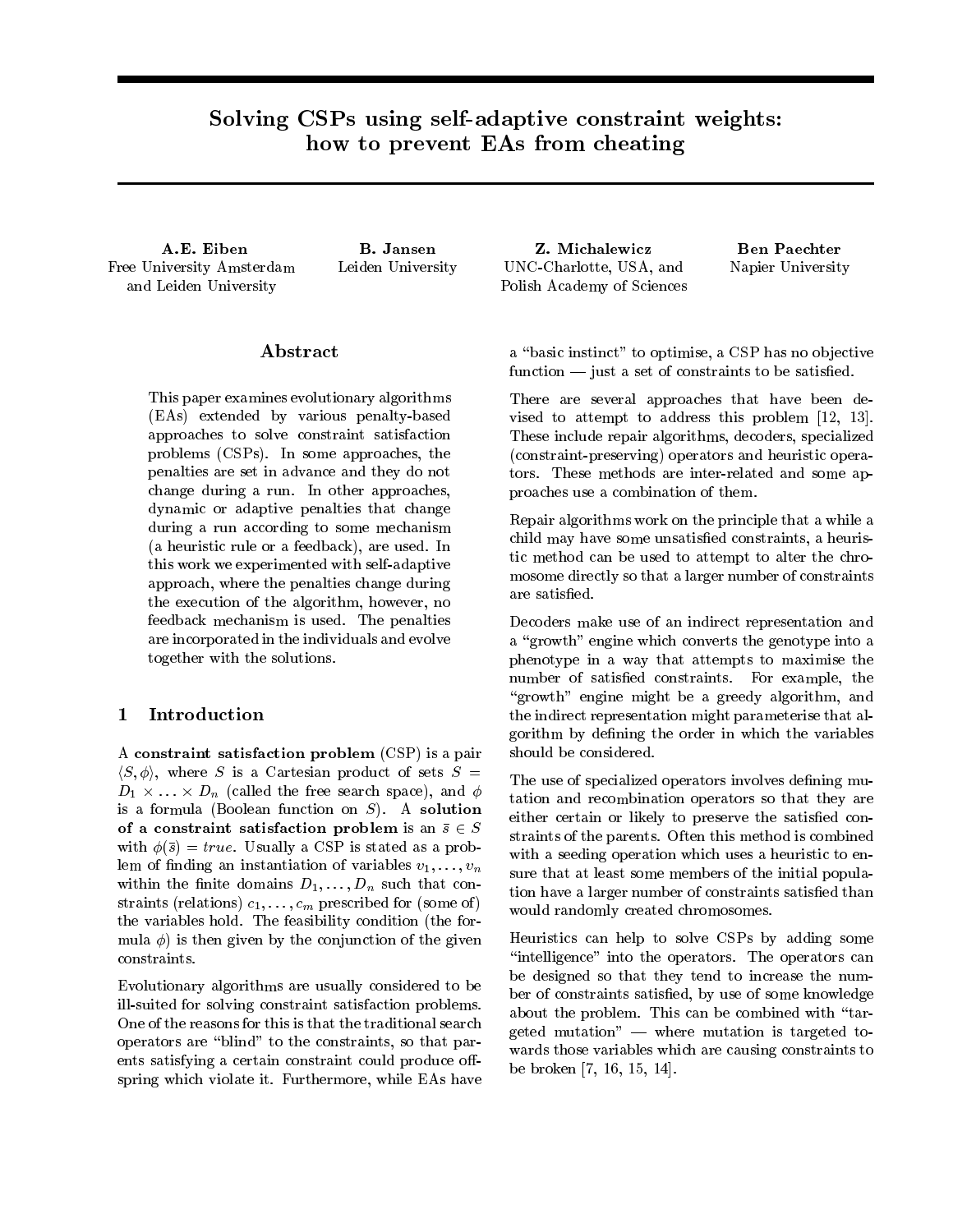Whichever of the above methods is used, some objective function is required for the EA to operate. This is normally constructed by having a penalty scheme, where the breaking of constraints adds to the penalty. Usually weights are given to the individual constraints so that:

$$
f(s) = \sum_{i=1}^{m} w_i \times \chi(s, c_i),
$$
 of  
de

where s is a candidate solution,  $c_i$   $(i \in \{1,...,m\})$  are the given constraints to be satisfied, and

$$
\chi(s, c_i) = \left\{ \begin{array}{ll} 1 & \text{if } s \text{ violates } c_i \\ 0 & \text{otherwise.} \end{array} \right.
$$

Changes in the weights will cause the EA to put more or less effort into the satisfaction of any particular constraint. More importantly, weight changes alter the shape and characteristics of the search space. In order to solve the problem most effectively, we need to have weights that transform the search space into one that the EA finds easy to navigate through. A heuristic might tell us that the constraints which are hardest to satisfy should be given the highest weights. But this has two problems. Firstly, we are left with the problem of determining which constraints are hardest to solve, and secondly, the heuristic may not be correct!

The obvious answer to this problem is to let the EA evolve its own weights. The so-called SAW-ing mechanism |o, 9, 10| achieves this in an adaptive Tashion: s the run is periodically stopped and weights of unsatis fied constraints are raised. While this mechanism has been successful on many problems it still has a heuristic component, the feedback mechanism, and two new parameters: the time elapsed between two weight updates and the weight increment. A straightforward way to get around these drawbacks is a self-adaptive approach with the weights given to each constraint included in the chromosome. But this option can bring its own problems, since the EA might improve the value of the ob jective function by evolving the weights rather than the variables. In other words a chromosome might "cheat" by saying "OK, so I don't satisfy that constraint, but I don't think that constraint is very important", and decreasing the corresponding weight. In particular, if the weights are zeros, the penalty is zero as well!

This observation has led to the belief that the selfadaptation of constraint weights for CSPs (and for optimization problems as well) is not possible. However,

this is based on the assumption that an EA will proceed by assigning a fitness to each chromosome, and then using some selection or replacement strategy that is based on that fitness. In fact this need not be the case, and the technique introduced here neatly solves the problem. If we use tournament selection, then a universal fitness value is not required  $-$  just some way of comparing chromosomes. This allows us to delay deciding on the weights to use until the tournament competitors are known. As this point we can use the maximum of each of the weights, across all competitors, and so eliminate cheating.

In this paper we report on an experimental investigation of this self-adaptive method for setting constraint weights on CSP's. It is self-adaptive because the in fluence of the user on the weights is completely eliminated. There is not even a weak impact as in the heuristic feedback mechanism in an adaptive scheme; we leave the weight calibration entirely on the EA itself. The underlying motivation is formed by the belief that evolution is powerful enough to calibrate itself. In the area of evolution strategies self-adaptivity is a standard feature with many experimental and theoretical support for its usefulness [1, 17]. However, there are two crucial differences between those findings in ES and our investigation here. First, the known results in ES concern continuous parameter optimization problems, while we investigate discrete constraint satisfaction problems. Second, in ES it is the mutation stepsize  $-$  and sometimes the direction  $-$  that is self-adapted. We introduce and study self-adaptation of the fitness function itself.

The paper is organized as follows. In section 2 we discuss the self-adaptive algorithm used in all experiments. Section 3 presents the test problems, while section 4 shows the experimental setups (algorithms and performance measures). Section 5 discusses the experimental results and section 6 concludes the paper.

# 2 The Self-Adaptive Algorithm

The technique described in this paper is self-adaptive in the sense that certain parameters, namely the constraint weights that define the evaluation function, are included in the chromosomes. Thus they are sub ject to evolutionary process, and they undergo recombination, mutation, and selection, just as the problem variables in the chromosomes.

<sup>&</sup>lt;sup>1</sup>For a thorough treatment of the notions adaptive, selfadaptive etc. parameter control in EAs, see [6].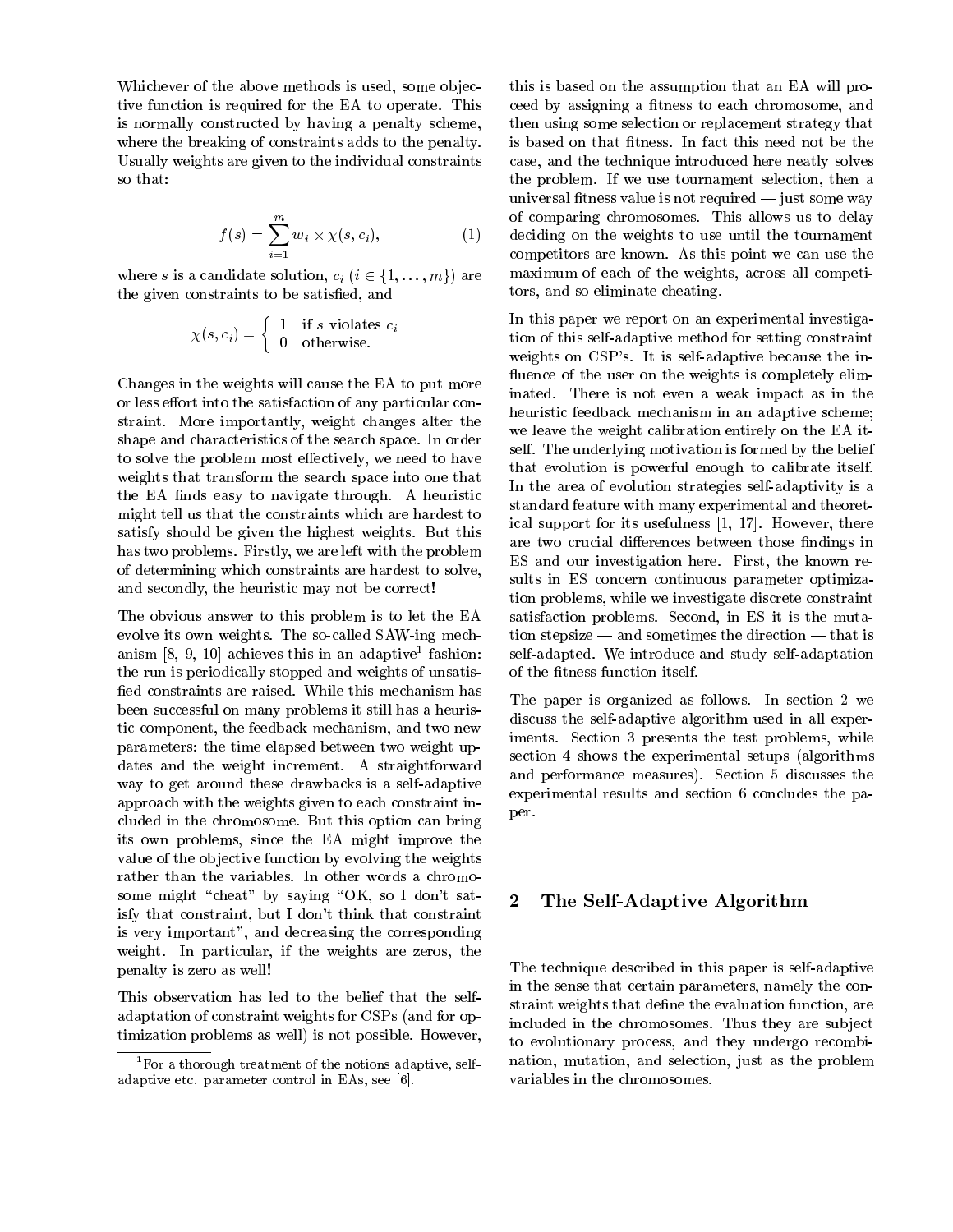#### 2.1 Representation, evaluation, and selection

We represent a candidate solution of a given CSP by an integer vector  $\vec{v}$ , where  $v_i$  stands for the *i*-th variable; its values are taken from the domain  $D_i$ . An individual  $\vec{x}$  consists of two parts,  $\vec{x} = \langle \vec{v}, \vec{w} \rangle$ , where  $\vec{v}$  (of length allow n) holds the instantiations of the problem variables and  $\vec{w}$  (of length m) contains the constraint weights (positive integers).

Rather than a fitness value to be maximized, we use the total penalty (to be minimized) as an evaluation function. For a given individual  $\langle \vec{v}, \vec{w} \rangle$  it is defined as follows:

$$
g(\vec{v},\vec{w}) = \sum_{i=1}^m w_i * \chi(\vec{v},c_i),
$$

where

$$
\chi(\vec{v}, c_i) = \begin{cases} 1 & \text{if } \vec{v} \text{ violates } c_i \\ 0 & \text{otherwise.} \end{cases}
$$

Clearly, an individual  $\langle \vec{v}, \vec{w} \rangle$  is a solution for the given CSP if and only if  $g(\vec{v}, \vec{w}) = 0$  and  $w_i > 0$  for all i.

For the reasons explained in section 1 above, we use  $\overline{4}$ tournament selection. Given a tournament of 2 individuals,  $\langle \vec{v_1}, \vec{w_1} \rangle$  and  $\langle \vec{v_2}, \vec{w_2} \rangle$ , we define  $\vec{w}_{max_i}$  =  $\max(w_{1_i}, w_{2_i})$  for all  $1 \leq i \leq m$  and compare  $g(\vec{v}_1, \vec{w}_{max})$  with  $g(\vec{v}_2, \vec{w}_{max})$ . The winner of the tournament is the individual with the lowest  $g(\cdot, \vec{w}_{max})$ value. This mechanism can be straightforwardly generalized to k-tournament.

#### 2.2 Other components and parameters

In our experiments we used 1-point crossover (applied with probability  $p_c = 1.0$ , a mutation operator randomly changing a value with  $p_m = 0.1$ , and a population size of 10 in a steady state fashion. In each cycle  $\tau_{\rm{max}}$ two parents are chosen. These parents create two offspring (crossover plus mutation). The new generation of 10 is selected from the 12 individuals by a given replacement mechanism (we experimented with a few options here; see section 4). The maximum number of fitness evaluations is 100,000.

#### 3 Test cases

We ran experiments on randomly generated binary CSPs with  $n = 15$  variables and a uniform domain size  $|D_i| = 15$   $(1 \le i \le 15)$ . The values of the weights (integers) ranged between 1 and 50. The problem instances were generated by the randomCsp program

written by J.I. van Hemert<sup>-</sup>, based on earlier work of Gerry Dozier [3, 4]. This program can generate random CSPs, for any given combination of constraint density <sup>d</sup> (the ratio of constraints w.r.t. all possible constraints) and constraint tightness <sup>t</sup> (the ratio of allowed vs. not allowed value combinations). This allows a systematic testing and an assessment of an algorithm's niche, i.e., the identication of the type of problems for which that algorithm performs well. It is known that for some combinations of  $d$  and  $t$  the problem instances are easy, they are solvable in a short time. For other values the generated instances are unsolvable and the two regions are separated by the socalled mushy region (phase transition). Instances here have typically only one solution and they are hard to solve [2].

We tested our algorithms on 25 different combinations of constraint tightness and density. For each  $d \in$  $\{0.1, 0.3, 0.5, 0.7, 0.9\}$  and  $t \in \{0.1, 0.3, 0.5, 0.7, 0.9\}$  we generated 10 different instances. This amounted to 250 problem instances in total.

#### Experimental setups

All experiments were performed by two categories of evolutionary algorithms: (1) steady-state and (2)  $(\mu, \lambda)$  EA. We discuss these in turn.

#### 4.1 Steady-state EA

We implemented four algorithm variants, differing in the selection mechanisms. For both the parent selection and the replacement mechanism we tested uniform random choice and 4-tournament selection. Furthermore, we experimented with an intensied 10 tournament scheme in the replacement mechanism. This led to the following four variants:

- Variant A(r 4):
	- random parent selection (2 parents will be uniform randomly selected)
	- 4-tournament replacement (select 4 chromosomes randomly and delete the worst one, where "worst" is defined by the above function g and  $\vec{w}_{max}$ ).
- Variant B(4 r):
	- 4-tournament parent selection (choose 4 chromosomes randomly and the best one, based on g and  $\vec{w}_{max}$ , will be used to create children through crossover and mutation)

<sup>2</sup>Dozier's microgenetic algorithm as well as our own earlier research support small populations for CSPs.

<sup>&</sup>lt;sup>3</sup>See www.wi.leidenuniv.nl/ $\tilde{ }$  jvhemert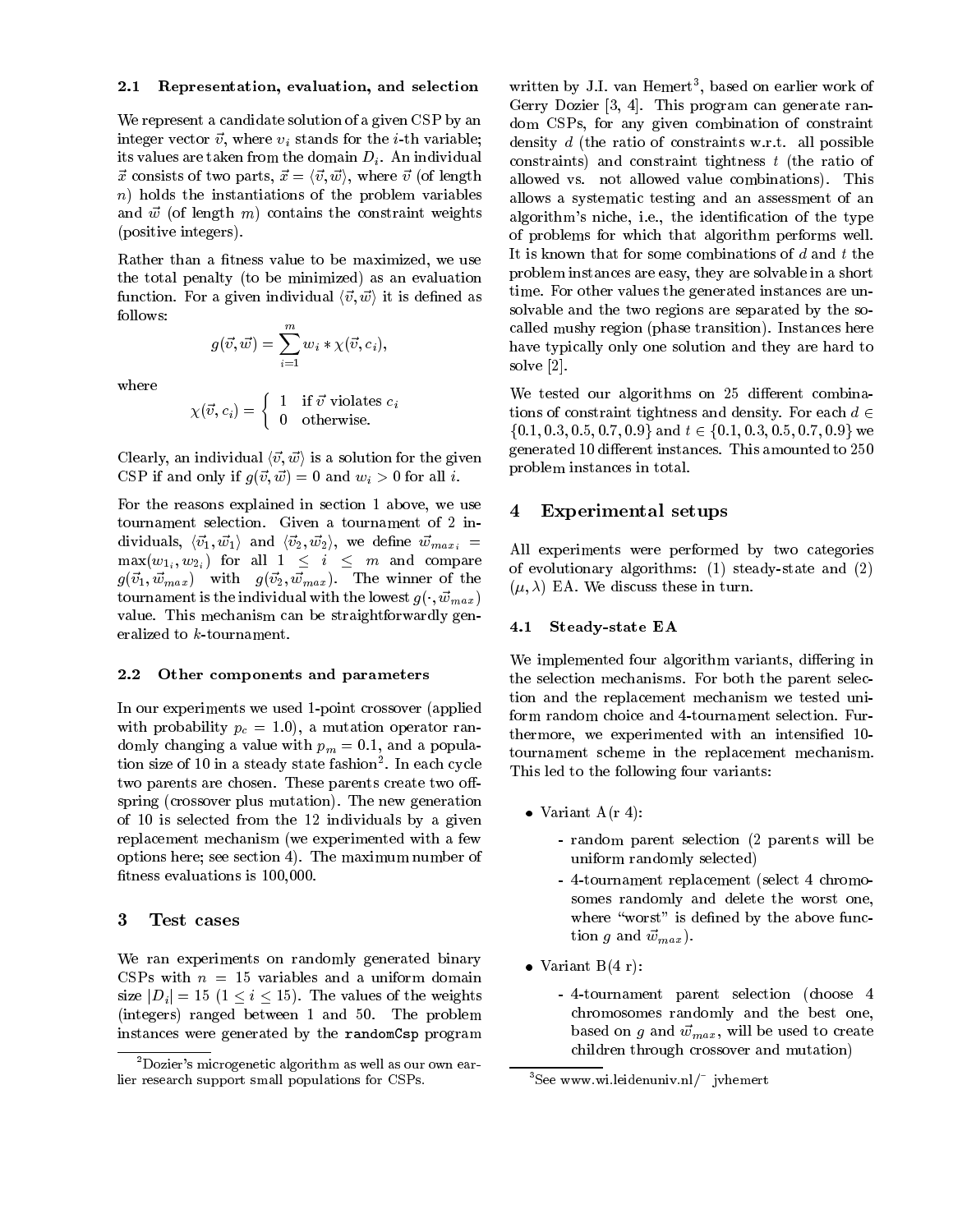- random replacement.
- Variant C(4 4):
	- 4-tournament parent selection
	- 4-tournament replacement
- $\bullet$  Variant D(4 10):
	- 4-tournament parent selection
	- $-$  10-tournament replacement (very close to  $5$ worst-fitness replacement)

With each algorithm variant we executed 10 independent runs on each problem instance. The results shown in table 1 are thus based on the 100 runs for each combination of  $(d, t)$ . The **Success Rate** (SR) values give the percentage of instances where a solution has been found. The Average Number of Evaluations to **Solution** (AES) is the number of fitness evaluations, i.e. the number of newly generated candidate solutions, in successful runs.

## 4.2  $(\mu, \lambda)$  EA

In the evolution strategies community there is much experience with self-adaptation. Although those experiences concern different problems (continuous parameter optimization vs. discrete constraint satisfaction) and self-adaptation of a different algorithm parameter (mutation step size vs. evaluation function), it is natural to ask whether conclusions drawn there would hold in our problem context too. In particular, it is generally believed in ES that successful self-adaptation has two preconditions:

- 1. a surplus of offspring, typically 7 times as much as the size of the parent population;
- 2. "forgetfulness", i.e. a  $(\mu, \lambda)$  strategy, discarding the parents immediately and only considering the offspring for inclusion in the new generation.

From this perspective our algorithms are ill-suited to perform self-adaptation, since in the terms of  $\mu$  and our steady-state mechanism amounts to a (10 + 2) strategy. This motivated a second series of experiments where the algorithm setup adheres to the recommendations from ES. To this end we redesigned the population model and implemented a  $(\mu, \lambda)$  EA with the same parameters as before,  $\mu$  being 10 and varying  $\lambda = 26, 50, 70$ . Recall, that parent selection is always uniform random in ES. As for the survivor selection (replacement strategy), we tested these algorithms with both 4-tournament and 10-tournament

selection. That is, the 10 members of the new generation are chosen from the offspring by independently executing 10 tournaments with size 4, respectively 10. This gave us 6 new algorithm variants to test (3 values of  $\lambda$ , 2 tournament sizes). The results, based again on 10 independent runs on each problem instance, are presented in table 2 and table 3, for 4-tournament and 10-tournament, respectively.

### 5 Evaluation of Results

The results on the steady-state EA variants indicate the soundness of the basic ideas behind this research, self-adaptation of penalties in combination with tournament selection does work. There are differences between the algorithm variants. Apparently applying the selective pressure in the parent selection step (and using uniform selection in the replacement strategy) is inferior to the other setups. The best option seems to be the  $C(4\;4)$  variant, (not too high) selective pressure for parent selection and survivor selection.

For the  $(\mu, \lambda)$  style EAs it holds that, independently from the applied selective pressure (i.e., the tournament size), 26 offspring are not enough. The best setup seems to be a medium offspring size and a strong selective pressure, the (10,50) EA with 10-tournament.

It is very interesting to look at the outcomes from the perspective of self-adaptation itself. That is, to see what setup allows the best self-adaptation. The best algorithm in the  $(10+2)$  scheme is  $C(4, 4)$ , while the best  $(\mu,\lambda)$  algorithm is (10,50). Comparing their performance we see an advantage of the  $(10+2)$  method. This is in contrast with the general recommendations in evolution strategies, where it is suggested that a comma-strategy with many offspring is necessary to have self-adaptation work (and thus to have the best algorithm performance). Our results do not support those recommendations. It seems that they must be restricted to continuous parameter optimization and the self-adaptation of the mutation parameters (stepsize and rotation angles). Our results with discrete constraint satisfaction problems and self-adaptation of the evaluation function point into another direction. Although the experimental support for general recommenations is not sufficient at this moment, our results indicate a challenging research sub ject.

#### 6 **Conclusions**

Our results show that the initial intuition of the possibly "cheating" EA (minimizing weights, instead of solving constraints) is not correct. The easy instances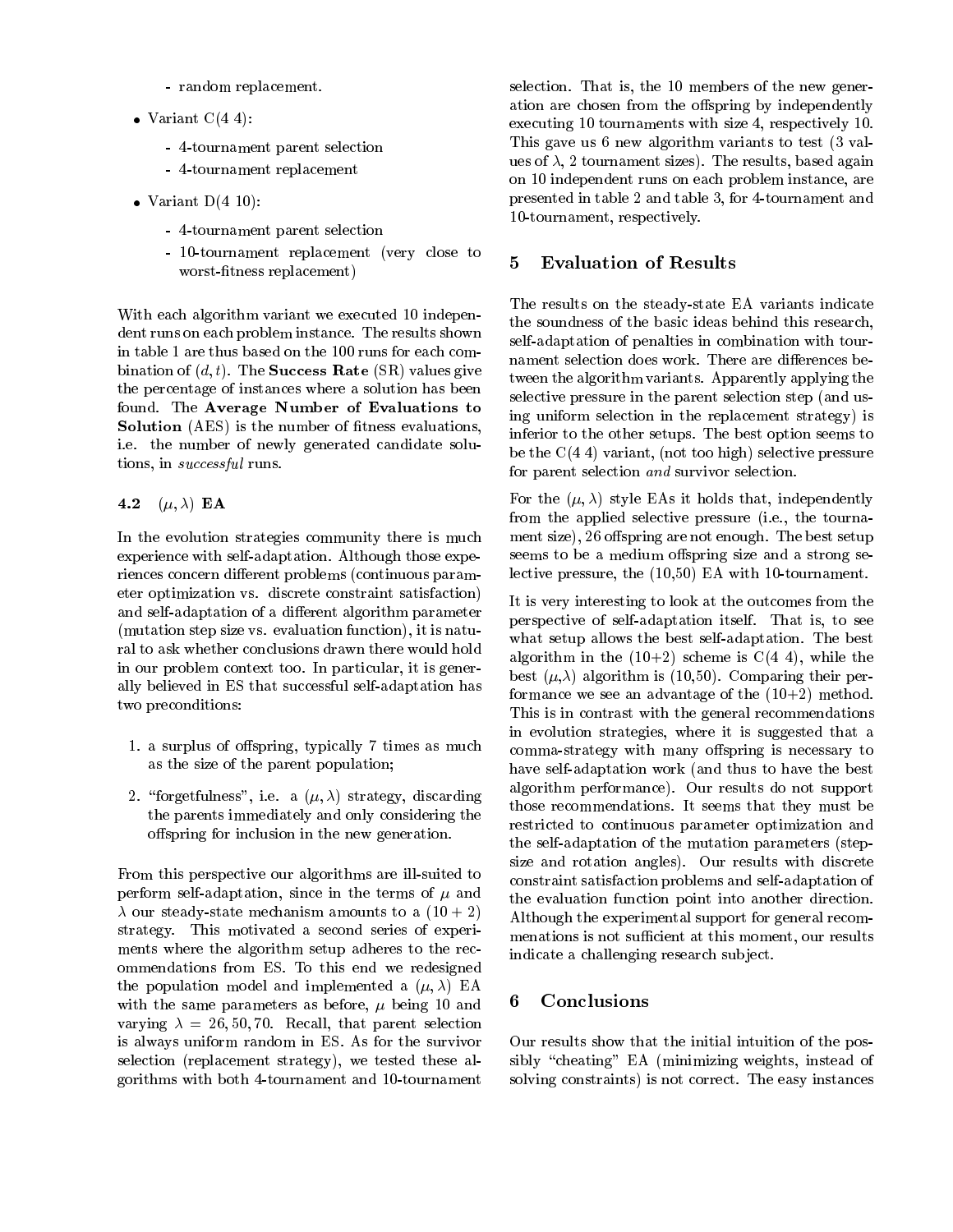(upper left corner in the tables) are always solved, and the EA can maintain a non-zero success rate even in the mushy region, where the phase transition takes place [2].

Further research is being performed along different lines. First we are comparing the self-adaptive approach (as introduced here) to the adaptive approach applied in the the SAW-ing EA for constraint satisfaction [10]. An additional idea is combine both mechanisms and to use an evaluation function based on a double sum: one being self-adaptive, one being "SAW"-ed.

As for studying the phenomenon of self-adaptation, we plan to test  $(10 + 50)$  strategies versus  $(10, 50)$  strategies. We need to perform more experiments to analyse why the new mechnism works and why the ES-based conjectures on the advantages of  $(\mu, \lambda)$  EAs with many offspring are invalid in our problem context. To this end, the exact effects of the self adaptive mechanism on the constraint weights and thus on the fitness landscape need to be studied.

# References

- [1] T. Bäck. Evolutionary Algorithms in Theory and Practice. Oxford University Press, New York, 1996.
- [2] P. Cheeseman, B. Kanefsky, and W.M. Taylor. Where the really hard problems are. In J. Mylopoulos and R. Reiter, editors, Proceedings of the 12th IJCAI-91, volume 1, pages  $331-337$ , Morgan Kaufmann, 1991. Morgan Kaufmann.
- [3] G. Dozier, J. Bowen, and D. Bahler. Solving small and large constraint satisfaction problems using a heuristic-based microgenetic algorithm. In IEEE  $[11]$ , pages 306-311.
- [4] G. Dozier, J. Bowen, and A. Homaifar. Solving constraint satisfaction problems using hybrid evolutionary search. IEEE Transactions on Evolutionary Computation,  $2(1):23{-}33, 1998$ .
- [5] A.E. Eiben, Th. Bäck, M. Schoenauer, and H.-P. Schwefel, editors. Proceedings of the 5th Conference on Parallel Problem Solving from Nature, number 1498 in LNCS, Berlin, 1998. Springer.
- [6] A.E. Eiben, R. Hinterding, and Z. Michalewicz. Parameter control in evolutionary algorithms. IEEE Transactions on Evolutionary Computa $tion, 3(2):124–141, 1999.$
- [7] A.E. Eiben, P-E. Raué, and Zs. Ruttkay. Solving constraint satisfaction problems using genetic algorithms. In IEEE [11], pages  $542-547$ .
- [8] A.E. Eiben and J.K. van der Hauw. Solving 3- SAT with adaptive Genetic Algorithms. In Proceedings of the 4th IEEE Conference on Evolutionary Computation, pages  $81-86$ . IEEE Press, 1997.
- [9] A.E. Eiben, J.K. van der Hauw, and J.I. van Hemert. Graph coloring with adaptive evolutionary algorithms. Journal of Heuristics,  $4(1):25{-}46$ , 1998.
- [10] A.E. Eiben, J.I. van Hemert, E. Marchiori, and A.G. Steenbeek. Solving binary constraint satisfaction problems using evolutionary algorithms with an adaptive fitness function. In Eiben et al. [5], pages  $196-205$ .
- [11] Proceedings of the 1st IEEE Conference on Evolutionary Computation. IEEE Press, 1994.
- [12] Z. Michalewicz. A survey of constraint handling techniques in evolutionary computation methods. In J.R. McDonnell, R.G. Reynolds, and D.B. Fogel, editors, Proceedings of the 4th Annual Conference on Evolutionary Programming, pages 135-155. MIT Press, 1995.
- [13] Z. Michalewicz and M. Schoenauer. Evolutionary algorithms for constrained parameter optimization problems. Evolutionary Computation,  $4(1):1-32, 1996.$
- [14] B. Paechter, R.C. Rankin, A. Cumming, and T.C. Fogarty. Timetabling the classes of an entire uni versity with an evolutionary algorithm. In Eiben et al. [5].
- [15] P. Ross, D. Corne, and H. Fang. Improving evolutionary timetabling with delata evaluation and directed mutation. In Y. Davidor, H.-P. Schwefel, and R. Männer, editors, Proceedings of the 3rd Conference on Parallel Problem Solving from Nature, number 866 in Lecture Notes in Computer Science. Springer-Verlag, 1994.
- [16] P. Ross and E. Hart. An adaptive mutation scheme for a penalty based graph-colouring GA. In Eiben et al.  $[5]$ , pages  $795{-}802$ .
- [17] H.-P. Schwefel. Evolution and Optimum Seeking. Wiley, New York, 1995.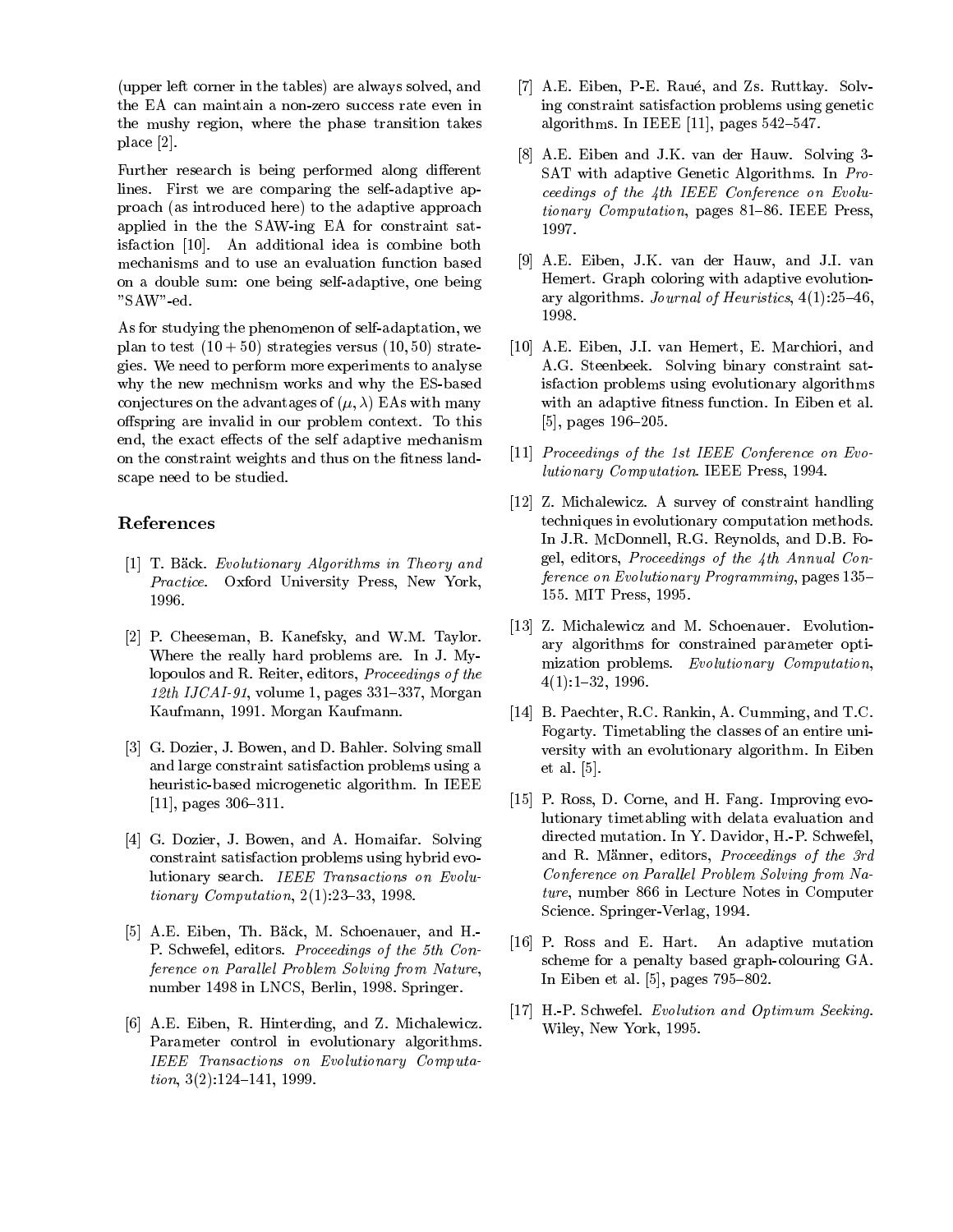| den- | alg     | tightness   |                 |             |                |             |                |             |                |          |                  |
|------|---------|-------------|-----------------|-------------|----------------|-------------|----------------|-------------|----------------|----------|------------------|
| sity |         | 0.1         |                 | 0.3         |                | 0.5         |                | 0.7         |                | 0.9      |                  |
|      |         | $_{\rm SR}$ | AES             | $_{\rm SR}$ | AES            | $_{\rm SR}$ | AES            | $_{\rm SR}$ | AES            | SΒ       | AES              |
|      | A(r 4)  | 1.00        | 1               | 1.00        | 19             | 1.00        | 64             | 1.00        | 129            | 1.00     | $\overline{224}$ |
| 0.1  | B(4 r)  | 1.00        | 1               | 1.00        | 14             | 1.00        | 64             | 1.00        | 158            | 1.00     | 293              |
|      | C(4, 4) | 1.00        | 1               | 1.00        | 14             | 1.00        | 40             | 1.00        | 82             | 1.00     | 129              |
|      | D(410)  | 1.00        | 1               | 1.00        | 12             | 1.00        | 38             | 1.00        | 81             | 1.00     | 127              |
|      | A(r 4)  | 1.00        | $\overline{26}$ | 1.00        | 298            | 1.00        | 2223           | 1.00        | 8088           | 0.49     | 35472            |
| 0.3  | B(4 r)  | 1.00        | 19              | 1.00        | 529            | 1.00        | 25387          | 0.01        | 59476          | 0.00     |                  |
|      | C(4, 4) | 1.00        | 17              | 1.00        | 174            | 1.00        | 906            | 1.00        | 5940           | 0.43     | 37464            |
|      | D(410)  | 1.00        | 19              | 1.00        | 177            | 1.00        | 1063           | 1.00        | 4909           | 0.42     | 33130            |
|      | A(r 4)  | 1.00        | 121             | 1.00        | 3272           | 0.14        | 39121          | 0.00        | ÷.             |          |                  |
| 0.5  | B(4 r)  | 1.00        | 118             | 0.61        | 41872          | 0.00        | $\blacksquare$ | 0.00        | $\blacksquare$ | 0.00     | $\sim$           |
|      | C(4, 4) | 1.00        | 80              | 1.00        | 2445           | 0.27        | 42044          | 0.00        | ÷              | 0.00     | $\sim$           |
|      | D(410)  | 1.00        | 71              | 1.00        | 3006           | 0.17        | 46861          | 0.00        | ÷,             | 0.00     | ۰.               |
|      | A(r 4)  | 1.00        | 532             | 0.08        | 36456          | 0.00        | ÷              | 0.00        | ä,             | 0.00     | $\blacksquare$   |
| 0.7  | B(4 r)  | 1.00        | 806             | 0.00        | $\blacksquare$ | 0.00        | ۰              | 0.00        | ۰              | 0.00     | $\sim$           |
|      | C(4, 4) | 1.00        | 407             | 0.07        | 61677          | 0.00        | ۰              | 0.00        | ÷,             | 0.00     | $\sim$           |
|      | D(410)  | 1.00        | 463             | 0.07        | 19623          | 0.00        | ÷.             | 0.00        | ÷,             | 0.00     | $\sim$           |
|      | A(r 4)  | 0.54        | 14326           | 0.00        | $\blacksquare$ | 0.00        | $\sim$         | 0.00        | ä,             | 0.00     | Ξ.               |
| 0.9  | B(4 r)  | 0.49        | 32640           | 0.00        | $\sim$         | 0.00        | ÷.             | 0.00        | ÷,             | $0.00 -$ | ۰                |
|      | C(4, 4) | 0.55        | 10867           | 0.00        | $\blacksquare$ | 0.00        | ٠              | 0.00        | $\blacksquare$ | 0.00     | $\sim$           |
|      | D(410)  | 0.51        | 13531           | 0.00        | ÷.             | 0.00        | $\blacksquare$ | 0.00        | ä,             | 0.00     | ۰.               |

Table 1: Success rates and the corresponding AES values for the steady-state style self-adaptive EAs

| den- | alg            | tightness   |       |      |                |             |                |      |                |      |       |
|------|----------------|-------------|-------|------|----------------|-------------|----------------|------|----------------|------|-------|
| sity |                | 0.1         |       | 0.3  |                | 0.5         |                | 0.7  |                | 0.9  |       |
|      |                | $_{\rm SR}$ | AES   | SΡ   | AES            | $_{\rm SR}$ | AES            | SR   | AES            | SΒ   | AES   |
|      | (10, 26)       | 1.00        |       | 1.00 | 38             | 1.00        | 120            | 1.00 | 243            | 1.00 | 403   |
| 0.1  | (10, 50)       | 1.00        |       | 1.00 | 57             | 1.00        | 138            | 1.00 | 274            | 1.00 | 398   |
|      | (10, 70)       | 1.00        |       | 1.00 | 69             | 1.00        | 170            | 1.00 | 286            | 1.00 | 453   |
|      | (10, 26)       | 1.00        | 42    | 1.00 | 592            | 1.00        | 10467          | 0.10 | 61211          | 0.00 |       |
| 0.3  | (10, 50)       | 1.00        | 67    | 1.00 | 502            | 1.00        | 1928           | 1.00 | 10021          | 0.49 | 41950 |
|      | (10, 70)       | 1.00        | 85    | 1.00 | 578            | 1.00        | 1863           | 1.00 | 10013          | 0.45 | 35949 |
|      | (10, 26)       | 1.00        | 199   | 1.00 | 23397          | 0.00        | $\blacksquare$ | 0.00 | $\blacksquare$ | 0.00 |       |
| 0.5  | (10, 50)       | 1.00        | 235   | 1.00 | 4919           | 0.24        | 48430          | 0.00 | $\blacksquare$ | 0.00 |       |
|      | (10, 70)       | 1.00        | 265   | 1.00 | 5764           | 0.15        | 48968          | 0.00 | $\blacksquare$ | 0.00 |       |
|      | (10, 26)       | 1.00        | 889   | 0.00 | $\blacksquare$ | 0.00        | $\blacksquare$ | 0.00 | $\blacksquare$ | 0.00 |       |
| 0.7  | $(10,\,50)$    | 1.00        | 791   | 0.08 | 40870          | 0.00        | $\blacksquare$ | 0.00 | $\blacksquare$ | 0.00 |       |
|      | $^{'}10,\,70)$ | 1.00        | 1060  | 0.04 | 26297          | 0.00        | $\sim$         | 0.00 | $\blacksquare$ | 0.00 |       |
|      | (10, 26)       | 0.61        | 23176 | 0.00 | $\blacksquare$ | 0.00        | $\sim$         | 0.00 | ۰              | 0.00 |       |
| 0.9  | (10, 50)       | 0.43        | 19080 | 0.00 | $\blacksquare$ | 0.00        | $\sim$         | 0.00 | $\blacksquare$ | 0.00 |       |
|      | (10, 70)       | 0.46        | 17188 | 0.00 | $\blacksquare$ | 0.00        | $\blacksquare$ | 0.00 | $\blacksquare$ | 0.00 |       |

Table 2: Success rates and AES values for the  $(\mu, \lambda)$  self-adaptive EAs with 4-tournament selction